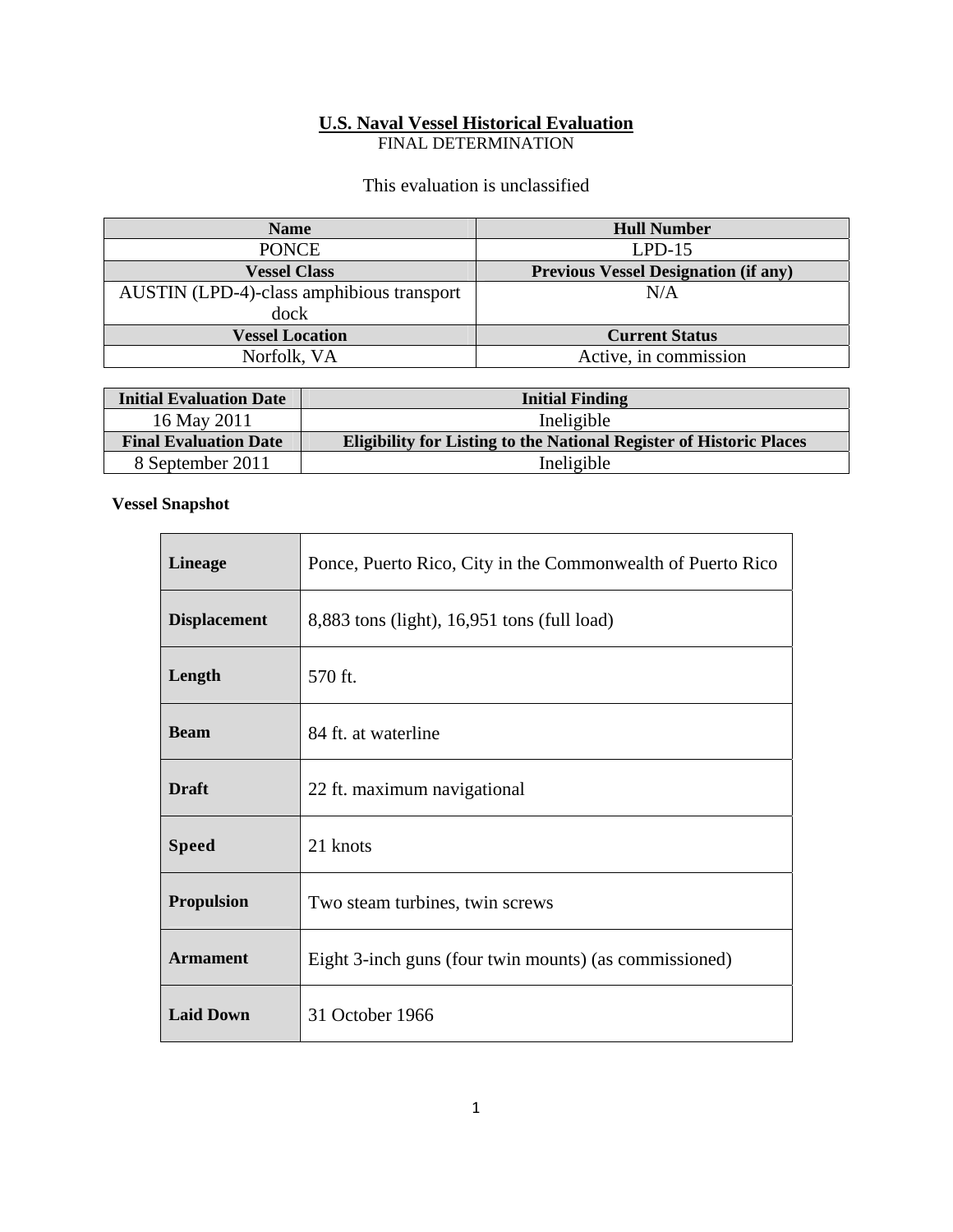| Launched              | 20 May 1970                                                                                     |
|-----------------------|-------------------------------------------------------------------------------------------------|
| <b>Built By</b>       | Lockheed Shipbuilding and Construction Co., Seattle, WA                                         |
| <b>Sponsor</b>        | Mrs. John J. Hyland, wife of ADM John J. Hyland, USN,<br>Commander in Chief, U.S. Pacific Fleet |
| <b>Delivered</b>      | 25 June 1971                                                                                    |
| <b>Commissioned</b>   | 10 July 1971                                                                                    |
| <b>Inactivated</b>    | Scheduled for January – March 2012                                                              |
| <b>Decommissioned</b> | Scheduled for 31 March 2012                                                                     |
| <b>Stricken</b>       | Scheduled for 31 March 2012                                                                     |

## **Vessel History**

| <b>Deployments</b>                 | Mediterranean, North Atlantic, Persian Gulf, and Caribbean.                                                                                                                                                                                                                                                                                                                                                                                                                                                                                                                                         |
|------------------------------------|-----------------------------------------------------------------------------------------------------------------------------------------------------------------------------------------------------------------------------------------------------------------------------------------------------------------------------------------------------------------------------------------------------------------------------------------------------------------------------------------------------------------------------------------------------------------------------------------------------|
| <b>Awards</b>                      | Two Navy Unit Commendations (one as an element of MARG 2-90 in<br>Operation Sharp Edge and one as an element of U.S. Fifth Fleet Strike Force<br>for Operation <i>Iraqi Freedom</i> ), 2 Meritorious Unit Commendations (one<br>individual, one as element of PHIBRON 4), 5 Armed Forces Expeditionary<br>Medals, 1 Navy Expeditionary Service Medal, 7 Armed Forces Service<br>Medals, 3 Humanitarian Service Medals, 1 Joint Meritorious Unit Award (as<br>part of JTF Assured Response), 6 Navy E Ribbons, 1 Southwest Asia Service<br>Medal, and 1 Global War on Terrorism Expeditionary Medal. |
| <b>Noteworthy</b><br><b>Events</b> | Part of Operation <i>Sharp Edge</i> to evacuate U.S. citizens caught in Liberian<br>civil war. Counter-drug operations in the Caribbean and provided over<br>10,000 man- hours for Hurricane Andrew Relief. Transported marines for<br>invasion of Iraq, then became flagship of the Commander of Mine<br>Countermeasure Squadron Three, designated as Commander, Task Group<br>55.4 (2003); 2005, deployed with KEARSARGE Expeditionary Strike<br>Group; Persian Gulf; 2011 traveled through Suez Canal in response to Libyan                                                                      |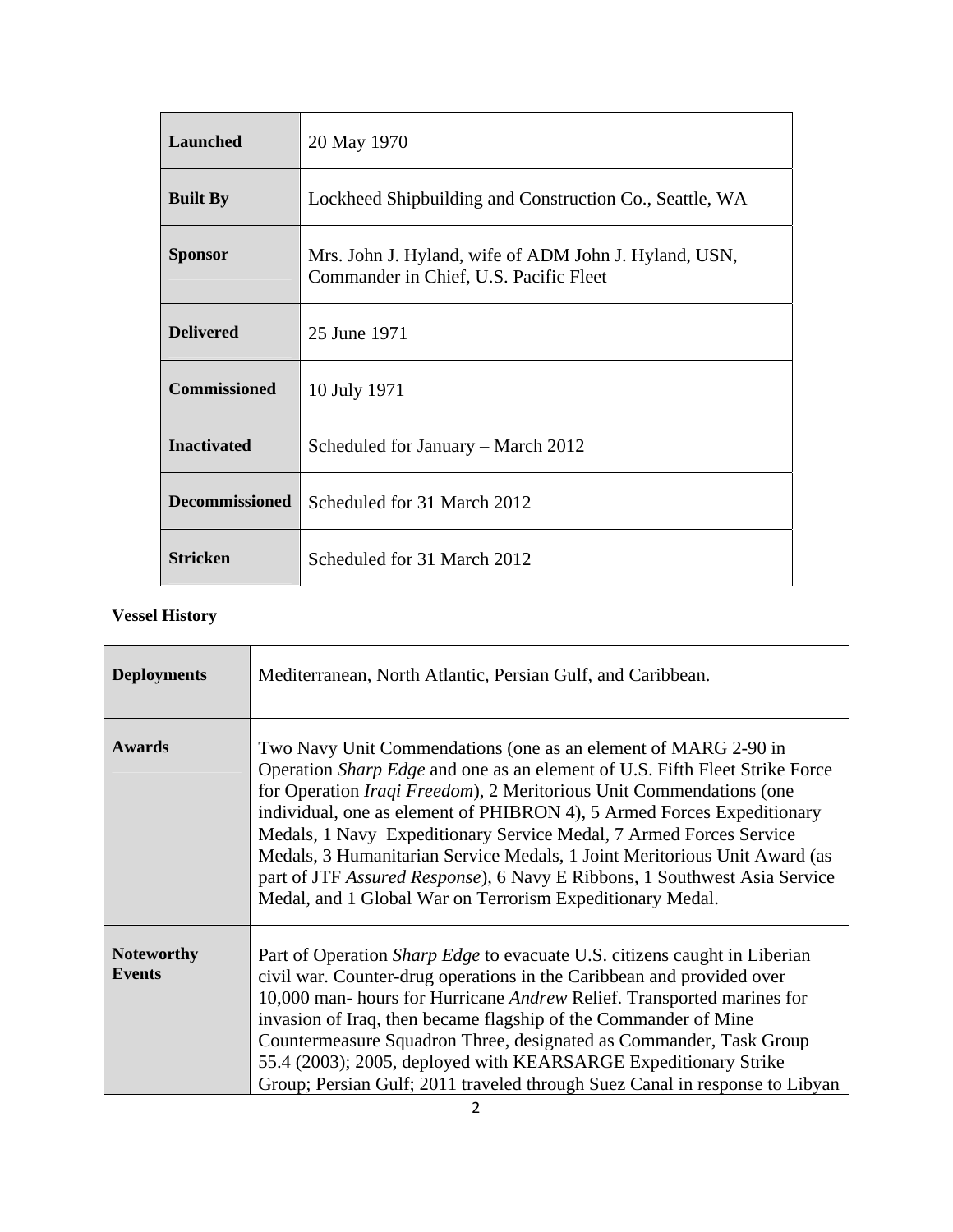|              | strife.                                                                                                                                   |
|--------------|-------------------------------------------------------------------------------------------------------------------------------------------|
| DANFS* Entry | Existing history needs to be updated given the fact that most of the ship's<br>service occurred after publication of DANFS Volume V (N-Q) |

\**Dictionary of American Naval Fighting Ships*

## **Criteria Evaluation1**

| i.                                              | Was the vessel awarded an individual      | No             |
|-------------------------------------------------|-------------------------------------------|----------------|
|                                                 | <b>Presidential Unit Citation?</b>        |                |
|                                                 | ii. Did an individual act of heroism take | No             |
|                                                 | place aboard the vessel such that an      |                |
|                                                 | individual was subsequently awarded       |                |
|                                                 | the Medal of Honor or the Navy Cross?     |                |
|                                                 | iii. Was a President of the United States | No             |
|                                                 | assigned to the vessel during his or her  |                |
|                                                 | naval service?                            |                |
|                                                 | iv. Was the vessel was the first to       | No             |
|                                                 | incorporate engineering, weapons          |                |
|                                                 | systems, or other upgrades that           |                |
|                                                 | represent a revolutionary change in       |                |
|                                                 | naval design or warfighting capabilities? |                |
| $V_{\bullet}$                                   | Did some other historic or socially       | N <sub>o</sub> |
|                                                 | significant event occur on board the      |                |
|                                                 | vessel?                                   |                |
| <b>Historical Evaluation Conclusion</b>         |                                           | Ineligible     |
| Assessment of integrity of (as appropriate)     |                                           |                |
| design, materials, workmanship, feeling, and/or |                                           | Not applicable |
| association (only for vessels determined to be  |                                           |                |
| eligible)                                       |                                           |                |

| <b>Sources</b> | Naval Vessel Register, 03/07/2011.                           |  |
|----------------|--------------------------------------------------------------|--|
|                | www.navy.mil/navydata/fact_display.asp?cid=4200&tid=600&ct=4 |  |
|                | en.wikipedia.org/wiki/USS_Ponce_(LPD-15)                     |  |
|                | www.history.navy.mil/shiphist/p/lpd15.htm                    |  |
|                | USS Ponce Homepage, ponce.navy.mil                           |  |

## **Historic Preservation Stakeholder Comment**

 1 Evaluation conducted using triggers established for naval vessels in *Program Comment for the Department of Navy for the Disposition of Historic Vessels*, issued by the Advisory Council for Historic Preservation on 15 March 2010.